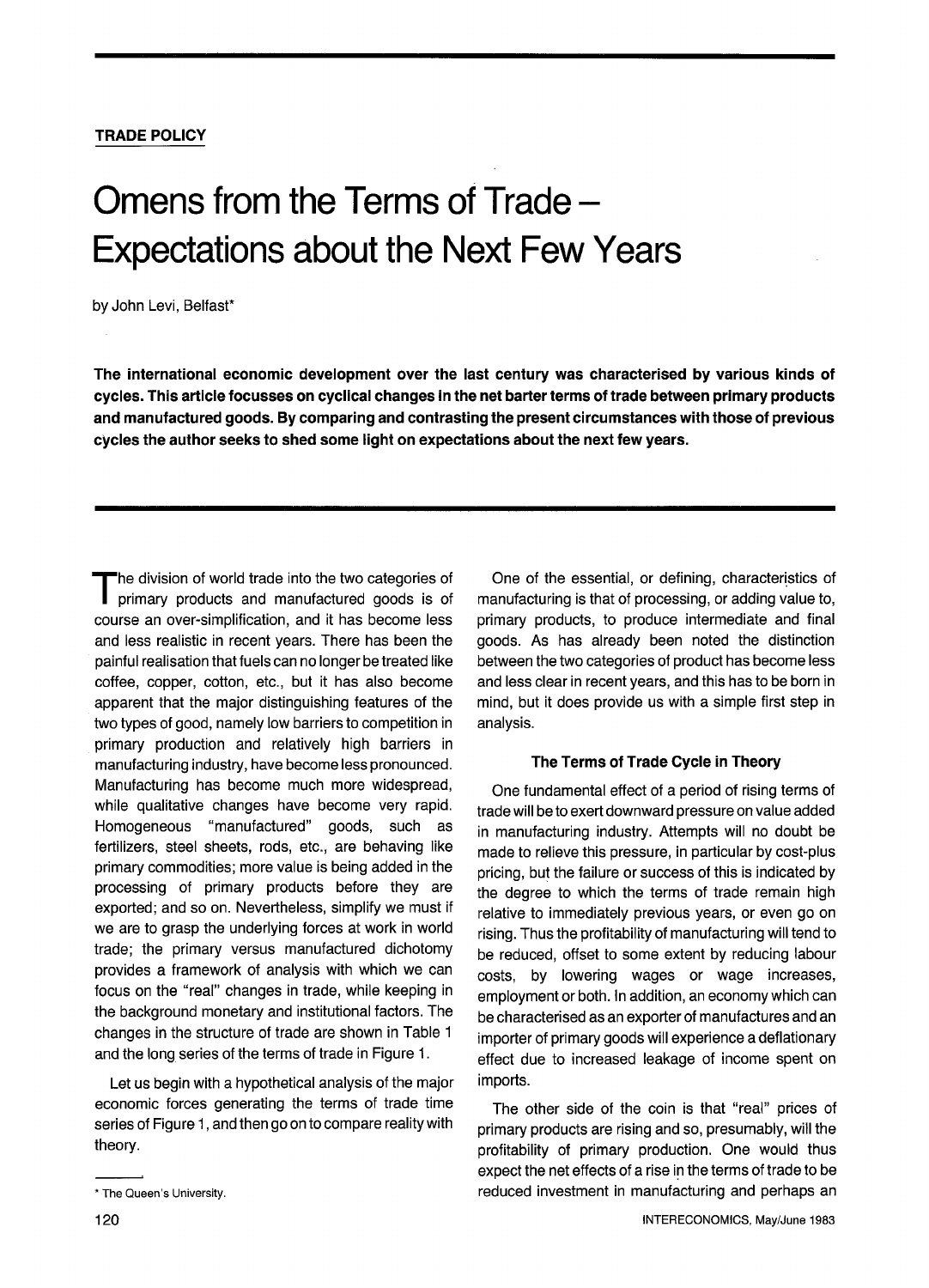| Year                                                                                                              | Food                  | Non-Food<br>Agricultural            | Minerals |                                                         | Manufactures   |  |
|-------------------------------------------------------------------------------------------------------------------|-----------------------|-------------------------------------|----------|---------------------------------------------------------|----------------|--|
| 1913                                                                                                              | 27.0                  | 22.7                                | 14.0     |                                                         | 36.3           |  |
| 1927                                                                                                              | 24.3                  | 21.5                                | 15.8     |                                                         | 38.4           |  |
| 1937                                                                                                              | 23.0                  | 21.0                                | 19.5     |                                                         | 36.5           |  |
| 1950                                                                                                              | 23.0                  | 34                                  |          |                                                         | 37             |  |
| 1960                                                                                                              | 18.0                  | 29                                  |          |                                                         | 53             |  |
|                                                                                                                   | Food and<br>Beverages | <b>Raw Materials</b><br>excl. Fuels | Fuels    |                                                         | Manufactures   |  |
| 1970                                                                                                              | 13.2                  | 10.6                                | 93       |                                                         | 64.7           |  |
| 1975                                                                                                              | 11.9                  | 7.6                                 | 19.3     |                                                         | 59.4           |  |
| <b>Fuels</b><br>Crude<br>Food,<br>Materials.<br>Animals,<br>Oils &<br>Beverages<br>& Tobacco Fats, excl.<br>Fuels |                       |                                     |          | <b>Chemicals Machinery</b><br>and<br>Transport factures | Other<br>Manu- |  |
| 1979                                                                                                              | 7.4<br>10.6           | 20.4                                | 7.7      | 26.9                                                    | 25.2           |  |

# **Table 1 Per Cent Shares in World Trade Value**

S o u r c e s : 1913-1960: A. G. K e n w o o d , A. L. L o u g h e e d :<br>The Growth of the International Economy 1820-1960, George Allen and<br>Unwin, 1971; 1970-1975: U.N. Monthly Bulletin of Statistics; 1979: U.N. Yearbook of International Trade Statistics.

excessive capital stock and surplus capacity, while capital formation in primary production would tend to rise.

We would also expect the demand by primary producers for manufactured goods, both capital and consumer, to increase, but whether this would completely or only partially offset the depression of manufacturing value added and profitability depends on things like income distribution and is not possible to assess a priori; however, observation suggests that the effect is in general only partial.

A reversal of the trend in the terms of trade should then follow because supplies of primary products would rise as a result of new investment, while supplies of manufactured goods would tend to contract, as would the demand for primary products. The timing of this reversal, its magnitude and its duration would depend on many circumstances such as the longevity of the capital stock and on government policies. For example, at one extreme, tropical tree crops tend to have a long gestation period and a very long duration (e.g. cocoa trees bear fruit for thirty years or more), while current costs tend to be low. At the other extreme, some mineral operations, especially in high wage economies, may tend to be shut down rather promptly once real output prices fall such that revenues are below running costs.

Because of the decline in the terms of trade, the profitability of manufacturing should be restored, and we might expect increased investment therein, mirrored by low or zero net investment in primary production. However, as is well known, investment behaviour in private manufacturing industry tends to be rather volatile and more dependent on "animal spirits" than current economic circumstances. Thus the recovery of manufacturing may well be delayed unless perhaps stimulated by government.

Eventually, however, and as the terms of trade continue to remain low or even decline further, even purely private entrepreneurs will start to invest. The longer is this delay and the longer the terms of trade remain depressed, the more will productive capital in primary production have depreciated or even have been scrapped.

In any event manufacturing recovery will be met with a rise in the terms of trade again, its timing, magnitude and duration depending on the length of time since the previous boom, the rapidity of industrial recovery, etc. So here we reach the beginning of another cycle, and the process is repeated.

#### **Empirical Evidence**

The underlying cycle of alternating investment in primary production and manufacturing, interacting with the terms of trade, is broadly discernible over the last hundred years and perhaps longer. There is probably also some link with the long Kondratieff cycles, but that is outside the scope of this paper.

It is suggested that there have been three major cycles, although we are still living through the third. These are:

 $\Box$  the Boom during the years up to and into the First World War, followed by the Great Depression (by "Boom" is meant a rise in the terms of trade);

 $\Box$  the Boom beginning in the Second World War and peaking circa 1951 (The "Korean War" Boom), followed by a period, not of depression, but very rapid growth;

 $\Box$  the very rapid Boom of the early seventies, prolonged by the special circumstances surrounding oil; what will follow in the eighties and beyond, is of course a leading question and will be returned to below.

It is not so much the similarities of these three cycles that are of interest, but rather the differences and the questions they raise. Why, for example was the aftermath of the Korean War Boom an unprecedented and immediate worldwide expansion of industry, with little unemployment or inflation? Was it because of post-Keynesian full employment policy, and might therefore the Great Depression not have happened if similar policies had been pursued from the end of the First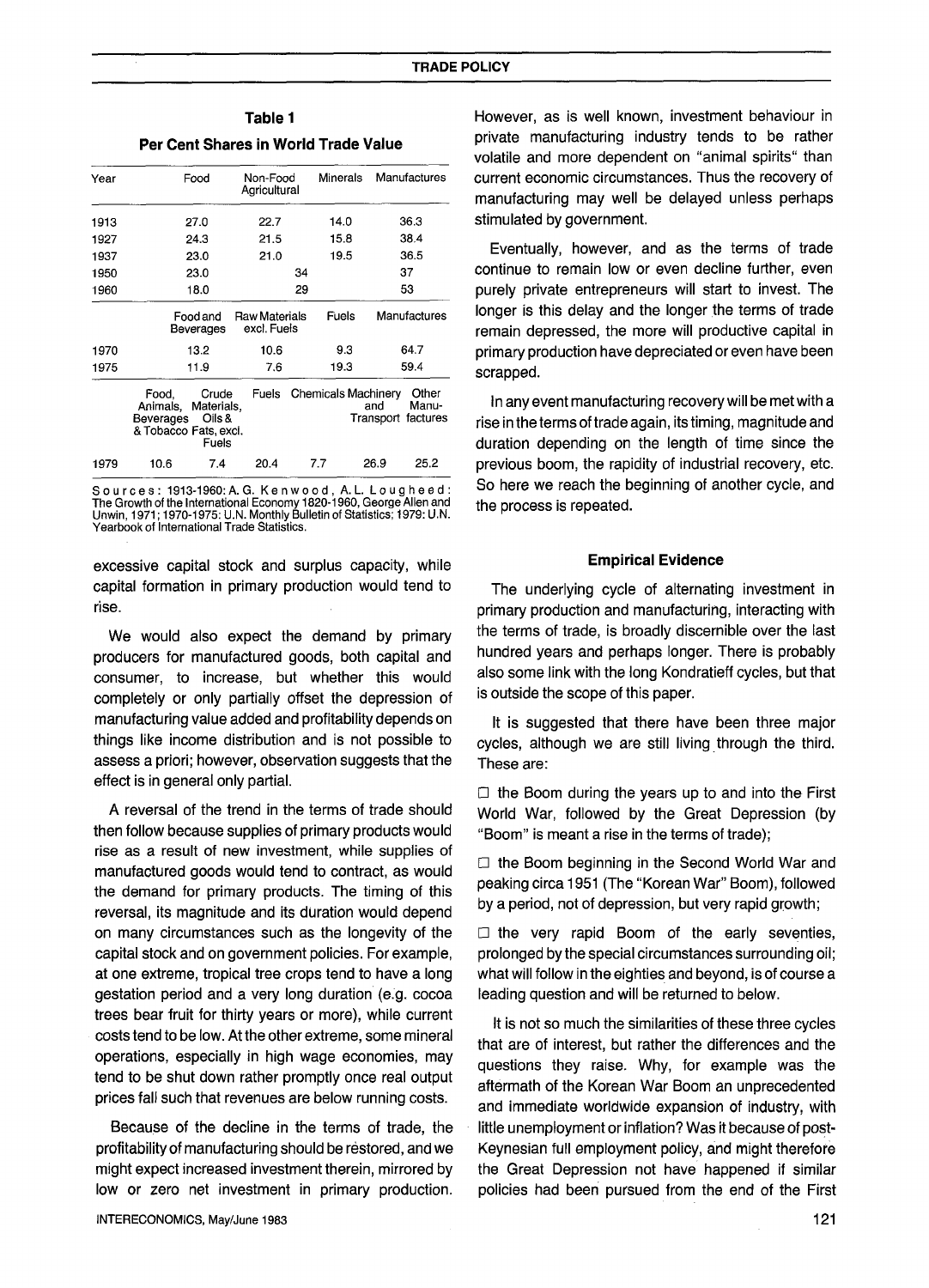

S o u r c e s : From 1950 U.N. Monthly Bulletin of Statistics; 1895-1913 and 1921-1938 W. A. L e w is: World production prices and trade, Manchester School, May 1952; 1914-1920 UK primary import prices to manufactures export prices, P.T. Ellsworth: The terms of trade between primary-producing and industrial countries, in: Inter-American Economic Affairs, Vol. 10, No. 1,. 1961, based on W. S c h 1 o t e : British Overseas Trade from 1700 to the 1930s, Blackwell 1952, Appendix Table 26; 1946-1948 U.N.: Relative Prices of Imports and Exports of Underdeveloped Countries, U.N. 11, B. 3, 1949, Table 5.

World War? Or were there special circumstances attached to each era, so that the Great Depression in some form was perhaps inevitable? Indeed, is another Depression in the eighties inevitable, or could it be avoided, with employment, world trade and rapid growth restored, using another "Bretton Woods" system and Keynesian policy? Needless to say, we could hardly come up with clear answers to these questions, but there is no harm in raising them and in doing a little exploration.

Returning to the Boom period around the turn of the century, how do the facts compare with the hypothetical analysis? Trade was expanding very rapidly, with the spread of railways and steamship transport. New primary products were in demand, such as rubber, cocoa and palm oil, and there is plenty of evidence for significant increased investment in productive capacity in primary goods as it became more and more profitable? Much of this investment was in the form of still more railways and ports, other investment was in opening and improving mines, especially copper, tin and nickel, and oil wells, and finally there were massive increases in the acreages of agricultural exports such as sugar and wheat and in the planting of tree crops such as rubber, coffee, cocoa and palm oil. These last products were a special case, since they do not begin to yield until a few years after planting, but theh go on yielding for some decades; there was thus a very high degree of overproduction, since it was seldom worth uprooting the trees to plant something else when real prices fell. So excessive productive capacity tended to last perhaps right through to after the Second World War in some cases. But the major effect was the confluence of record heights of production and extremely low terms of trade during the thirties.

A few statistics for individual products illustrate this process. Systematic planting of rubber trees began about 1905-10 and production increased from 118,000 tons in 1913 to 400,000 tons in 1919. Brazilian coffee exports rose from 12 million (60 kg) bags per year in 1910-19 to 15 million bags per year in the thirties, while the unit value rose from \$14.4 in the first period to \$20.1 in the twenties, falling to \$10.6 in the thirties. Indeed the secondary, short-lived boom of the twenties boosted still further the increase in primary productive capacity, including the non-ferrous metals and petroleum.

#### **Astonishing Differences**

The happenings of the twenties and thirties are welldocumented, so we shall concentrate on the evidence for the investment cycle. Apart from a short-lived recovery in the United States, ending in 1929, most of the world's manufacturing industry was bereft of investment until the early thirties, when the terms of trade fell to all-time record low levels. Probably industrial expansion could have occurred on a much wider scale and earlier (as in the fifties and sixties: see below). The fact that it did occur in several countries without a major primary goods bottleneck supports this. Industrial growth was rapid in Germany, Russia, Japan, China and Latin America, governments in the last region deliberately switching from primary to manufactured goods, largely because of the terms of trade.

There is a gap in the terms of trade series during the Second World War, but there are clues suggesting the "ghost" beginnings of a Boom which continued until the

Cf. P. T. Ellsworth: The terms of trade between primaryproducing and industrial countries, in: Inter-American Economic Affairs, Vol. 10, Nô. 1, 1961.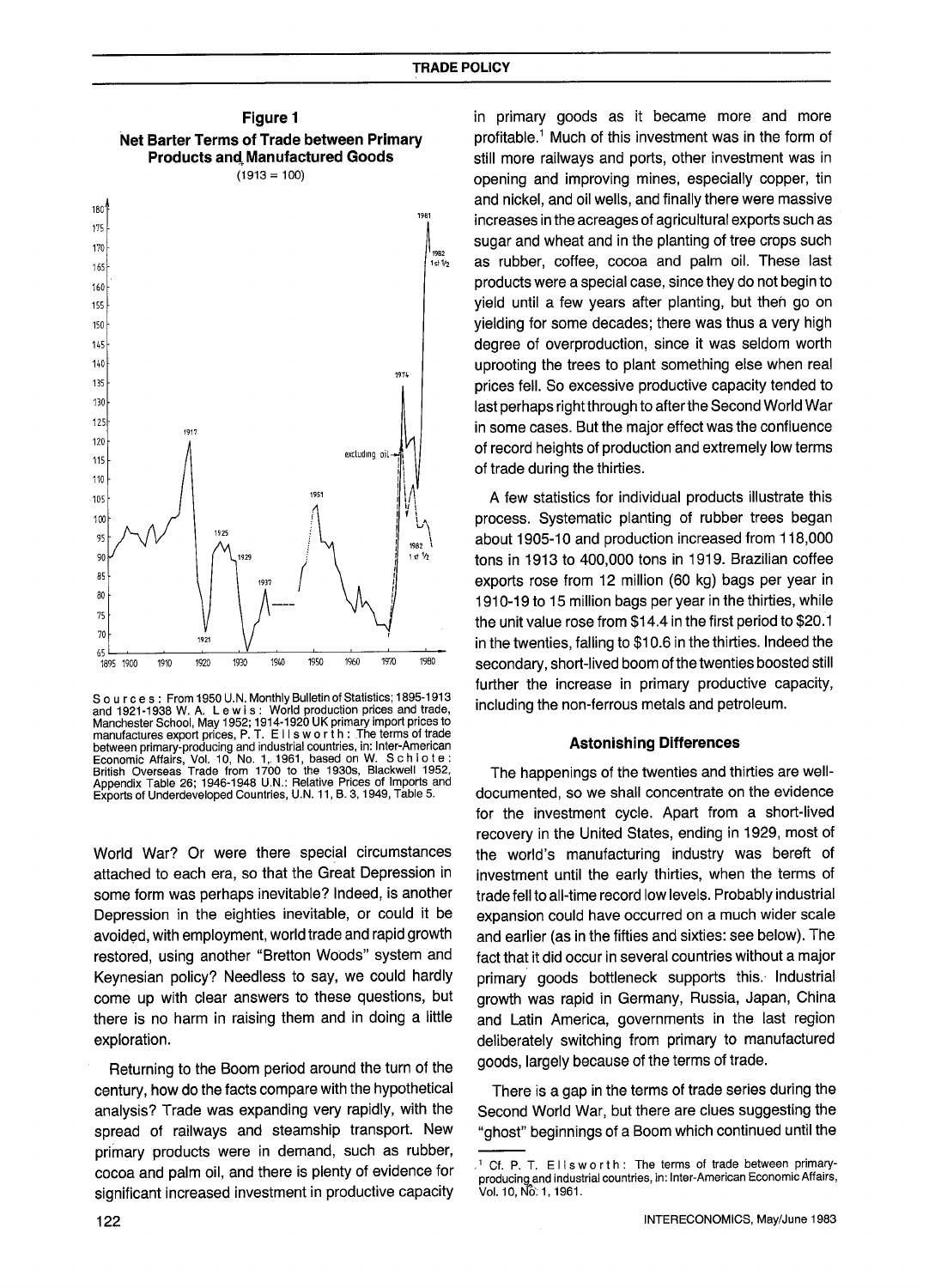Korean War peak of 1951. One such clue was the morethan-doubling of US real farm incomes from 1940 to 1943 to a level which was more or less maintained until 1951, and not since equalled except in 1973.<sup>2</sup> In British Asia in the early forties the price of rice rose rapidly from 1940 to 1943 and beyond causing, among other things, the Great Bengal Famine.<sup>3</sup>

The fifties and sixties were a quite extraordinary era in the history of the world economy. At first sight it looks like a period of response to the forties Boom much like the stylised one we described earlier, and it is; but the differences are astonishing. Again there was the investment response in primary production followed by rapidly increasing supplies. But in the post-Keynesian world, the capitalist's "animal spirits" became eclipsed by the new-found macro-economic power wielded by states to maintain full employment. Instead of a slump like the thirties we witnessed the most rapid rates of economic growth in world history.

## **The R61e of Oil**

The truly amazing thing is that despite this unprecedented growth, particularly in manufacturing industry, and lasting for twenty years, the terms of trade fell steadily over the entire period. In other words the supply of primary products outpaced eyen this very

great rise in manufacturing. Indeed, one could say that the high industrial growth rates were made possible largely because of abundant supplies of primary goods.

At the heart of all this was oil, which most economists failed to realise until the events of the seventies forced its attention upon us. In particular, investment in oil wells in the Middle East began to yield a very prolific harvest in the post-war years, investment that was no doubt stimulated to a great extent by the forties Boom.<sup>4</sup> World crude oil production increased as follows: 250 million tons (1945); 500 million tons (1950); 1,000 million tons (1960); 2,000 million tons (1968). The price of oil was approximately constant from 1955 to 1970.

The availability of oil to countries other than the USA was boosted by the imposition of a quota on oil imports into the United States in 1959 (the result of successful lobbying by American oil firms to protect the profitability of domestic production). Another important American policy that helped generate the downward trend in the terms of trade was farm price support, causing huge surpluses of grain in particular in the late fifties and early

<sup>&</sup>lt;sup>4</sup> P. R. O d e II: Oil and World Power, Penguin Books, 6th edition, :1981.



<sup>2</sup> Financial Times, 16 April, 1982.

<sup>3</sup> A. K. S e n : Poverty and Famines, Oxford 1982.